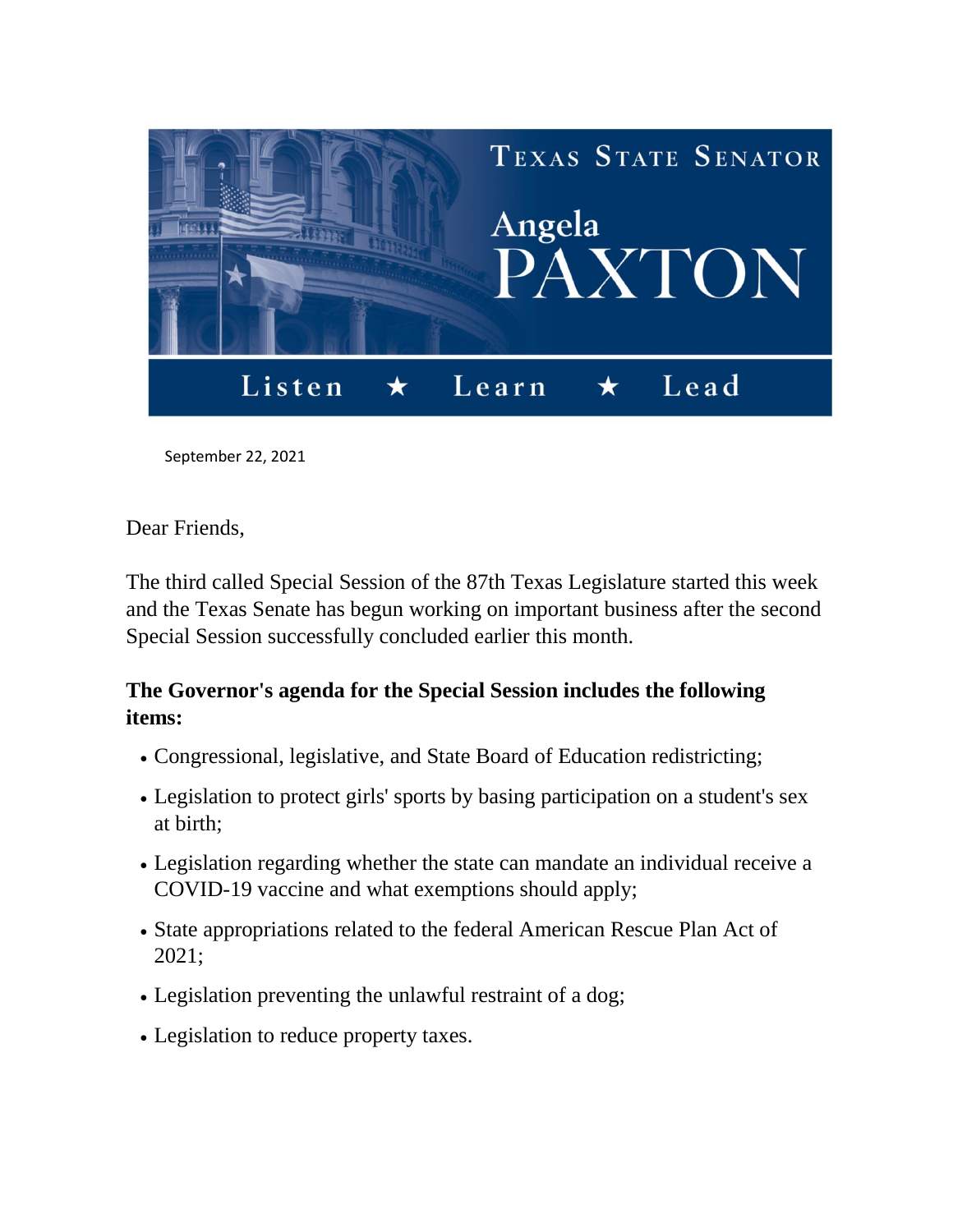I am committed to **"Listen, Learn, and Lead"** and the goal of this newsletter is to keep you informed while also providing an opportunity for you to share your thoughts with me. As always, contact me if I can assist you in any way.

## 2021 Constitutional Amendment Election

On **November 2, 2021**, there will be a **statewide election to adopt amendments to the state constitution**. Each legislative session, the legislature considers joint-resolutions that propose amendments to the Texas Constitution. For the constitution to be amended, the legislature must pass each joint-resolution by a 2/3 supermajority vote. After the legislative session, the joint-resolutions that the legislature chooses to adopt are reported to the Texas Secretary of State to determine the ballot order by a random draw. The majority of voters of Texas, in a general election, must pass the ballot propositions for the constitutional amendment to become law.

## **This November, the Constitutional Amendment election will include eight propositions:**

- 1. **Proposition 1 (HJR 143):** "The constitutional amendment authorizing the professional sports team charitable foundations of organizations sanctioned by the Professional Rodeo Cowboys Association or the Women 's Professional Rodeo Association to conduct charitable raffles at rodeo venues."
- 2. **Proposition 2 (HJR 99):** "The constitutional amendment authorizing a county to finance the development or redevelopment of transportation or infrastructure in unproductive, underdeveloped, or blighted areas in the county."
- 3. **Proposition 3 (SJR 27)** (Co-Authored by Senator Paxton): "The constitutional amendment to prohibit this state or a political subdivision of this state from prohibiting or limiting religious services of religious organizations."
- 4. **Proposition 4 (SJR 47):** "The constitutional amendment changing the eligibility requirements for a justice of the supreme court, a judge of the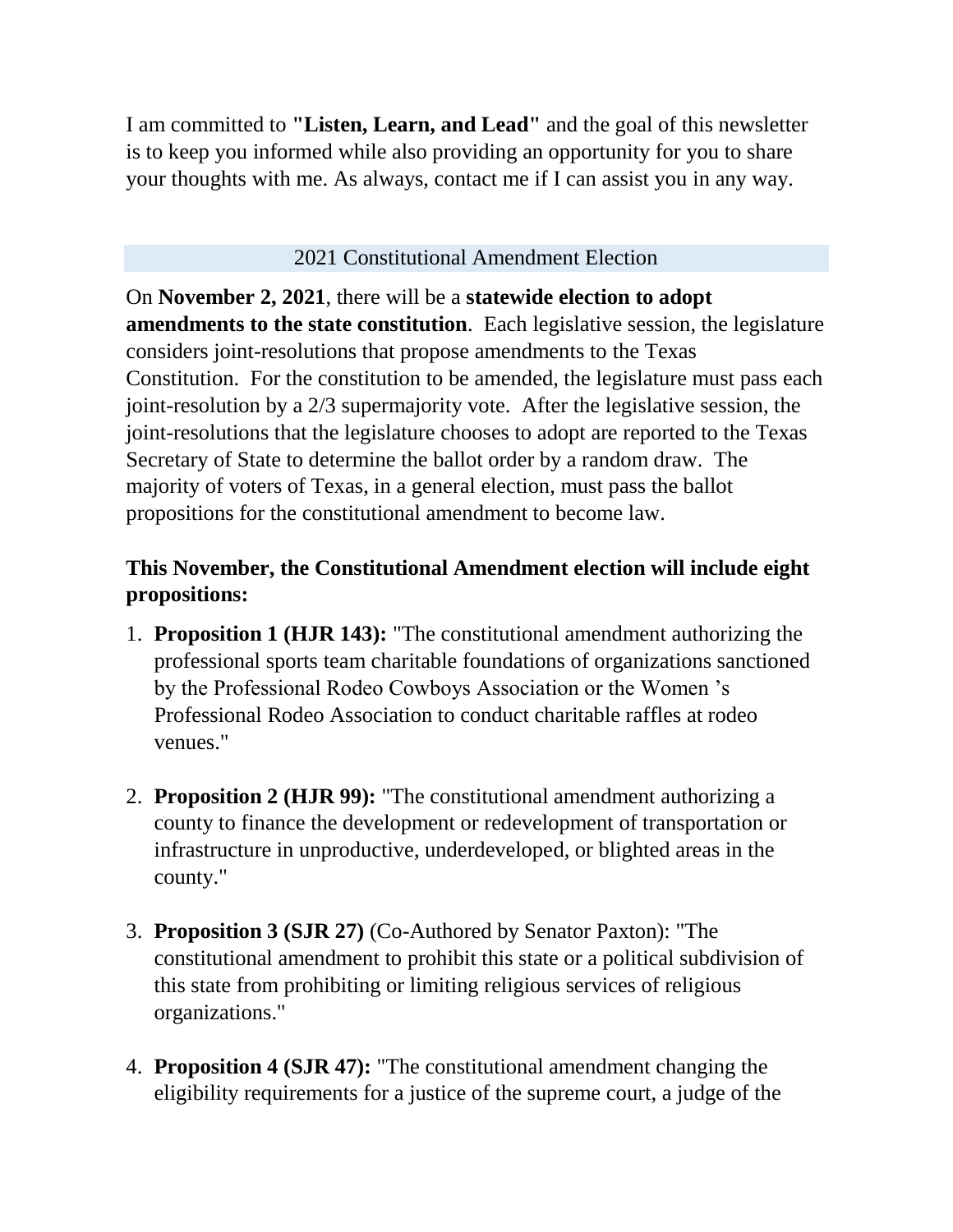court of criminal appeals, a justice of a court of appeals, and a district judge."

- 5. **Proposition 5 (HJR 165):** "The constitutional amendment providing additional powers to the State Commission on Judicial Conduct with respect to candidates for judicial office."
- 6. **Proposition 6 (SJR 19):** "The constitutional amendment establishing a right for residents of certain facilities to designate an essential caregiver for inperson visitation."
- 7. **Proposition 7 (HJR 125):** "The constitutional amendment to allow the surviving spouse of a person who is disabled to receive a limitation on the school district ad valorem taxes on the spouse 's residence homestead if the spouse is 55 years of age or older at the time of the person's death."
- 8. **Proposition 8 (SJR 35)** (Joint-Authored by Senator Paxton): "The constitutional amendment authorizing the legislature to provide for an exemption from ad valorem taxation of all or part of the market value of the residence homestead of the surviving spouse of a member of the armed services of the United States who is killed or fatally injured in the line of duty."

Additional information on the constitutional amendments is available at the [Texas Legislative Council](https://tlc.texas.gov/docs/amendments/analyses21.pdf) website.

Monday, October 4, 2021, is the deadline to register to vote for the November 2, 2021 general election. You may check your voter registration and find more information on the voter registration process at the [Secretary of State's](https://www.votetexas.gov/register/index.html)  [website.](https://www.votetexas.gov/register/index.html)

Senate Redistricting Committee Hearings this Weekend

The **Texas Senate Select Committee on Redistricting** has posted **two committee hearings** for [September 24](https://capitol.texas.gov/tlodocs/87R/schedules/pdf/C6252021092410001.PDF) and [September 25](https://capitol.texas.gov/tlodocs/87R/schedules/pdf/C6252021092509001.PDF) to consider the composition of State Senate districts (Senate Bill 4) and the composition of State Board of Education districts (Senate Bill 7).